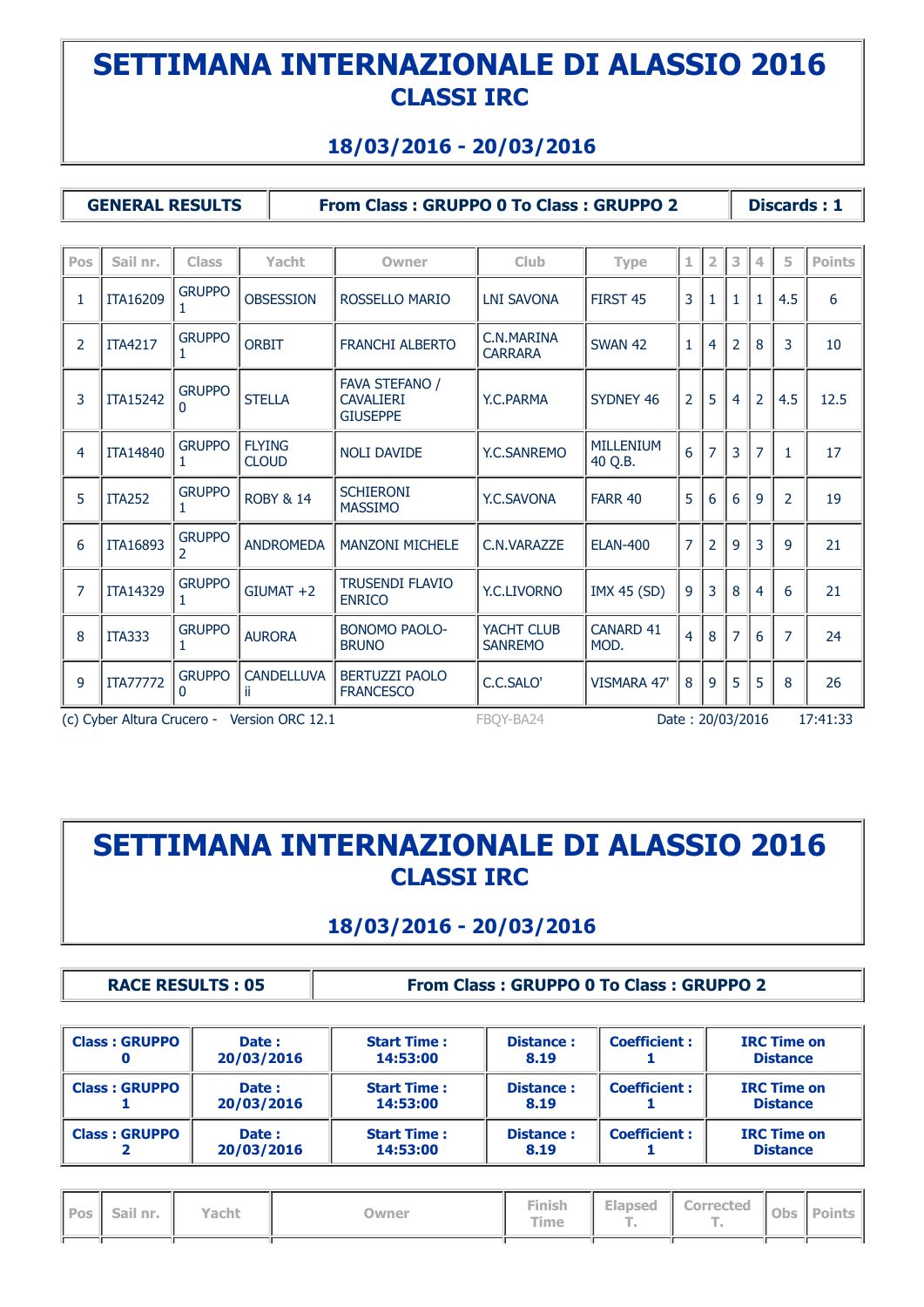| 1                                                                            | <b>ITA14840</b> | <b>FLYING</b><br><b>CLOUD</b> | <b>NOLI DAVIDE</b>                          | 16:29:03 | 01:36:03 | 00:00:00 |  | 1              |
|------------------------------------------------------------------------------|-----------------|-------------------------------|---------------------------------------------|----------|----------|----------|--|----------------|
| 2                                                                            | <b>ITA252</b>   | <b>ROBY &amp; 14</b>          | <b>SCHIERONI MASSIMO</b>                    | 16:28:04 | 01:35:04 | 00:01:58 |  | $\overline{2}$ |
| 3                                                                            | <b>ITA4217</b>  | <b>ORBIT</b>                  | <b>FRANCHI ALBERTO</b>                      | 16:29:12 | 01:36:12 | 00:03:28 |  | 3              |
| 4                                                                            | <b>ITA15242</b> | <b>STELLA</b>                 | FAVA STEFANO / CAVALIERI<br><b>GIUSEPPE</b> | 16:30:07 | 01:37:07 | 00:03:39 |  | 4.5            |
| 4                                                                            | <b>ITA16209</b> | <b>OBSESSION</b>              | ROSSELLO MARIO                              | 16:34:36 | 01:41:36 | 00:03:39 |  | 4.5            |
| 6                                                                            | <b>ITA14329</b> | $GIUMAT +2$                   | <b>TRUSENDI FLAVIO ENRICO</b>               | 16:31:24 | 01:38:24 | 00:03:42 |  | 6              |
| 7                                                                            | ITA333          | <b>AURORA</b>                 | BONOMO PAOLO-BRUNO                          | 16:35:25 | 01:42:25 | 00:04:54 |  | $\overline{7}$ |
| 8                                                                            | <b>ITA77772</b> | <b>CANDELLUVA</b>             | BERTUZZI PAOLO FRANCESCO                    | 16:30:32 | 01:37:32 | 00:06:32 |  | 8              |
| 9                                                                            | <b>ITA16893</b> | <b>ANDROMEDA</b>              | <b>MANZONI MICHELE</b>                      | 16:41:32 | 01:48:32 | 00:06:40 |  | 9              |
| (c) Cyber Altura Crucero - Version ORC 12.1<br>FBOY-BA24<br>Date: 20/03/2016 |                 |                               |                                             |          |          |          |  | 17:26:16       |

#### **18/03/2016 - 20/03/2016**

| <b>RACE RESULTS: 04</b> |
|-------------------------|
|-------------------------|

**From Class : GRUPPO 0 To Class : GRUPPO 2** 

| <b>Class: GRUPPO</b> | Date:<br>19/03/2016 | <b>Start Time:</b><br>16:05:00 | <b>Distance:</b><br>9.59 | <b>Coefficient:</b> | <b>IRC Time on</b><br><b>Distance</b> |
|----------------------|---------------------|--------------------------------|--------------------------|---------------------|---------------------------------------|
| <b>Class: GRUPPO</b> | Date:<br>19/03/2016 | <b>Start Time:</b><br>16:05:00 | <b>Distance:</b><br>9.59 | <b>Coefficient:</b> | <b>IRC Time on</b><br><b>Distance</b> |
| <b>Class: GRUPPO</b> | Date:<br>19/03/2016 | <b>Start Time:</b><br>16:05:00 | <b>Distance:</b><br>9.59 | <b>Coefficient:</b> | <b>IRC Time on</b><br><b>Distance</b> |

| Pos            | Sail nr.        | Yacht                                       | Owner                                       | <b>Finish</b><br><b>Time</b> | <b>Elapsed</b><br>т. | <b>Corrected</b><br>т. | <b>Obs</b> | <b>Points</b>  |
|----------------|-----------------|---------------------------------------------|---------------------------------------------|------------------------------|----------------------|------------------------|------------|----------------|
| 1              | <b>ITA16209</b> | <b>OBSESSION</b>                            | ROSSELLO MARIO                              | 17:43:57                     | 01:38:57             | 00:00:00               |            | 1              |
| 2              | <b>ITA15242</b> | <b>STELLA</b>                               | FAVA STEFANO / CAVALIERI<br><b>GIUSEPPE</b> | 17:40:26                     | 01:35:26             | 00:01:44               |            | $\overline{2}$ |
| 3              | <b>ITA16893</b> | <b>ANDROMEDA</b>                            | <b>MANZONI MICHELE</b>                      | 17:50:59                     | 01:45:59             | 00:02:27               |            | 3              |
| 4              | <b>ITA14329</b> | $GIUMAT +2$                                 | <b>TRUSENDI FLAVIO ENRICO</b>               | 17:42:44                     | 01:37:44             | 00:02:35               |            | 4              |
| 5              | <b>ITA77772</b> | <b>CANDELLUVA</b>                           | BERTUZZI PAOLO FRANCESCO                    | 17:39:25                     | 01:34:25             | 00:03:36               |            | 5              |
| 6              | <b>ITA333</b>   | <b>AURORA</b>                               | <b>BONOMO PAOLO-BRUNO</b>                   | 17:47:23                     | 01:42:23             | 00:03:56               |            | 6              |
| $\overline{7}$ | <b>ITA14840</b> | <b>FLYING</b><br><b>CLOUD</b>               | <b>NOLI DAVIDE</b>                          | 17:46:17                     | 01:41:17             | 00:04:33               |            | $\overline{7}$ |
| 8              | <b>ITA4217</b>  | <b>ORBIT</b>                                | <b>FRANCHI ALBERTO</b>                      | 17:42:27                     | 01:37:27             | 00:04:37               |            | 8              |
| 9              | <b>ITA252</b>   | <b>ROBY &amp; 14</b>                        | <b>SCHIERONI MASSIMO</b>                    | 17:43:37                     | 01:38:37             | 00:05:21               |            | 9              |
|                |                 | (c) Cyber Altura Crucero - Version ORC 12.1 |                                             | FBOY-BA24                    |                      | Date: 19/03/2016       |            | 18:24:54       |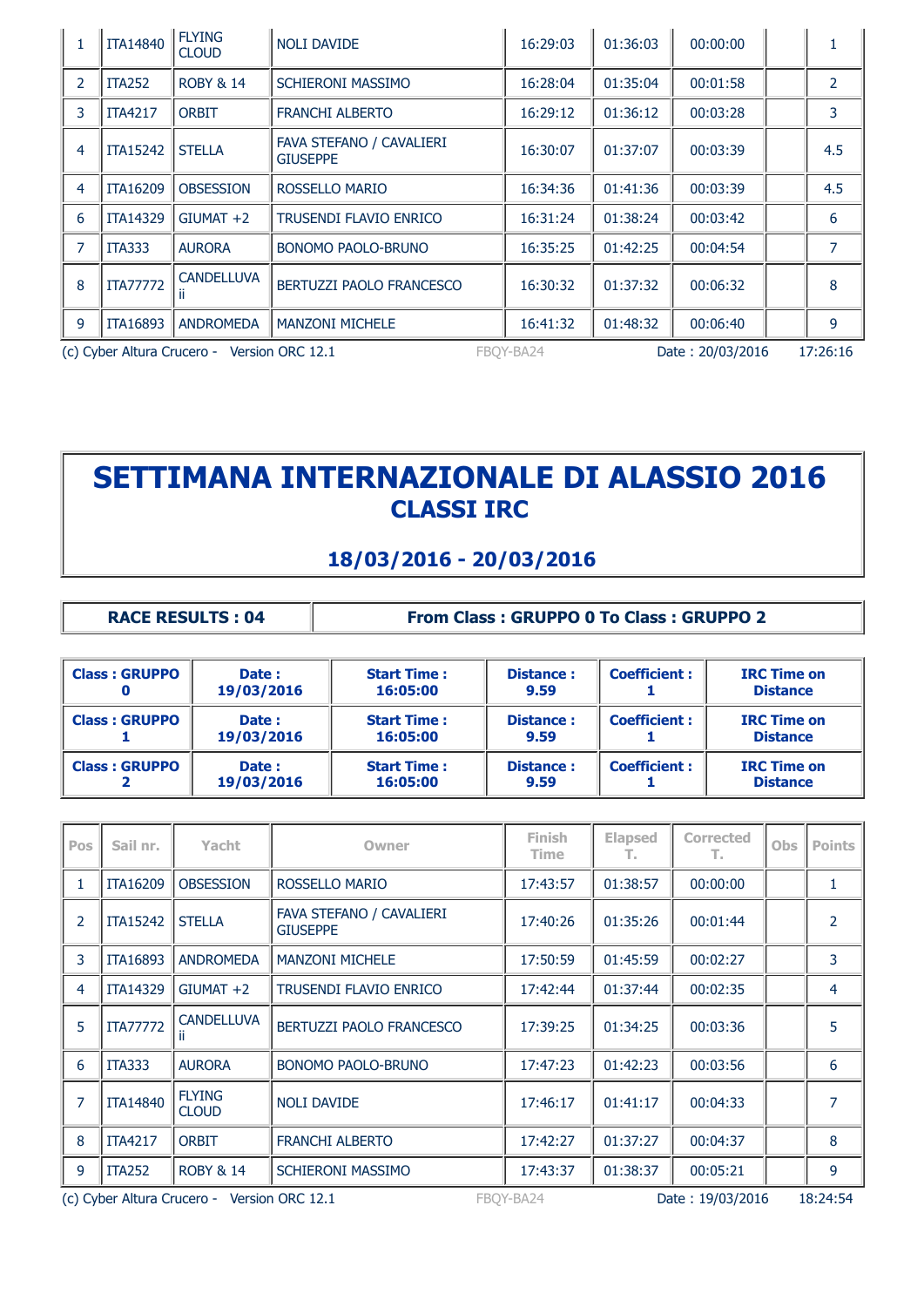#### **18/03/2016 - 20/03/2016**

**RACE RESULTS : 03 From Class : GRUPPO 0 To Class : GRUPPO 2**

| <b>Class: GRUPPO</b> | Date:<br>19/03/2016 | <b>Start Time:</b><br>13:56:00 | <b>Distance:</b><br>9.5 | <b>Coefficient:</b> | <b>IRC Time on</b><br><b>Distance</b> |
|----------------------|---------------------|--------------------------------|-------------------------|---------------------|---------------------------------------|
| <b>Class: GRUPPO</b> | Date:<br>19/03/2016 | <b>Start Time:</b><br>13:56:00 | <b>Distance:</b><br>9.5 | <b>Coefficient:</b> | <b>IRC Time on</b><br><b>Distance</b> |
| <b>Class: GRUPPO</b> | Date:<br>19/03/2016 | <b>Start Time:</b><br>13:56:00 | <b>Distance:</b><br>9.5 | <b>Coefficient:</b> | <b>IRC Time on</b><br><b>Distance</b> |

| Pos            | Sail nr.        | Yacht                                       | Owner                                       | <b>Finish</b><br><b>Time</b> | <b>Elapsed</b><br>т. | <b>Corrected</b><br>т. | <b>Obs</b> | <b>Points</b>  |
|----------------|-----------------|---------------------------------------------|---------------------------------------------|------------------------------|----------------------|------------------------|------------|----------------|
| 1              | <b>ITA16209</b> | <b>OBSESSION</b>                            | ROSSELLO MARIO                              | 15:39:55                     | 01:43:55             | 00:00:00               |            | 1              |
| $\mathcal{P}$  | <b>ITA4217</b>  | <b>ORBIT</b>                                | <b>FRANCHI ALBERTO</b>                      | 15:34:18                     | 01:38:18             | 00:00:26               |            | $\overline{2}$ |
| 3              | <b>ITA14840</b> | <b>FLYING</b><br><b>CLOUD</b>               | <b>NOLI DAVIDE</b>                          | 15:38:10                     | 01:42:10             | 00:00:27               |            | 3              |
| 4              | <b>ITA15242</b> | <b>STELLA</b>                               | FAVA STEFANO / CAVALIERI<br><b>GIUSEPPE</b> | 15:35:15                     | 01:39:15             | 00:00:31               |            | 4              |
| 5              | <b>ITA77772</b> | <b>CANDELLUVA</b><br>Ш                      | BERTUZZI PAOLO FRANCESCO                    | 15:32:43                     | 01:36:43             | 00:00:51               |            | 5              |
| 6              | <b>ITA252</b>   | <b>ROBY &amp; 14</b>                        | <b>SCHIERONI MASSIMO</b>                    | 15:35:27                     | 01:39:27             | 00:01:09               |            | 6              |
| $\overline{7}$ | <b>ITA333</b>   | <b>AURORA</b>                               | <b>BONOMO PAOLO-BRUNO</b>                   | 15:41:29                     | 01:45:29             | 00:02:03               |            | 7              |
| 8              | <b>ITA14329</b> | $GIUMAT +2$                                 | <b>TRUSENDI FLAVIO ENRICO</b>               | 15:39:07                     | 01:43:07             | 00:02:58               |            | 8              |
| 9              | <b>ITA16893</b> | <b>ANDROMEDA</b>                            | <b>MANZONI MICHELE</b>                      | 15:48:18                     | 01:52:18             | 00:03:50               |            | 9              |
|                |                 | (c) Cyber Altura Crucero - Version ORC 12.1 |                                             | FBOY-BA24                    |                      | Date: 19/03/2016       |            | 16:29:34       |

## **SETTIMANA INTERNAZIONALE DI ALASSIO 2016 CLASSI IRC**

### **18/03/2016 - 20/03/2016**

**RACE RESULTS : 02 From Class : GRUPPO 0 To Class : GRUPPO 2**

| <b>Class: GRUPPO</b> | Date:<br>18/03/2016 | <b>Start Time:</b><br>14:17:00 | <b>Distance:</b><br>9.6 | <b>Coefficient:</b> | <b>IRC Time on</b><br><b>Distance</b> |
|----------------------|---------------------|--------------------------------|-------------------------|---------------------|---------------------------------------|
| <b>Class: GRUPPO</b> | Date:<br>18/03/2016 | <b>Start Time:</b><br>14:17:00 | <b>Distance:</b><br>9.6 | <b>Coefficient:</b> | <b>IRC Time on</b><br><b>Distance</b> |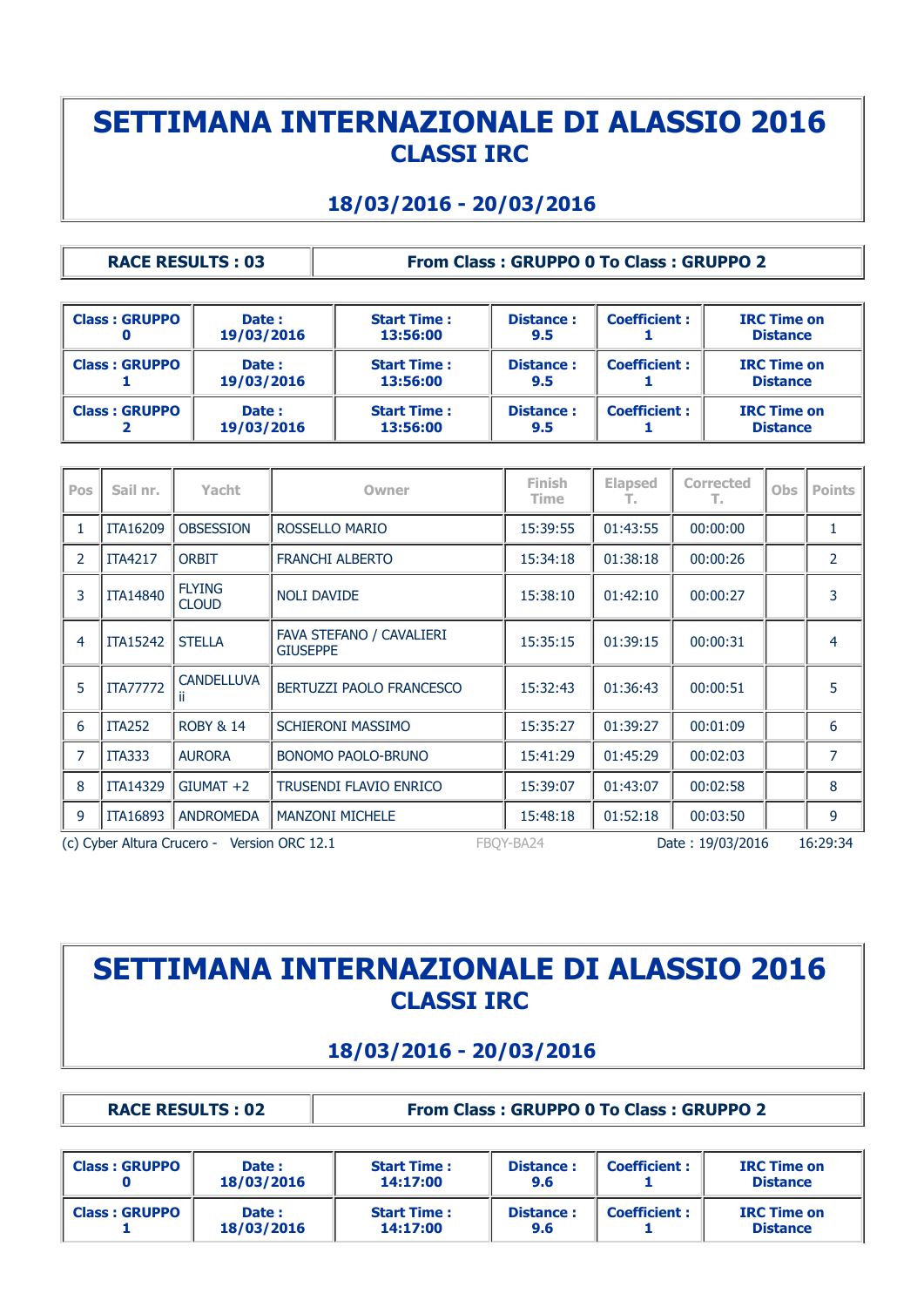|  | <b>Class: GRUPPO</b> | <b>Date :</b><br>18/03/2016 | <b>Start Time:</b><br>14:17:00 | <b>Distance:</b><br>9.6 | <b>Coefficient:</b> | <b>IRC Time on</b><br><b>Distance</b> |
|--|----------------------|-----------------------------|--------------------------------|-------------------------|---------------------|---------------------------------------|
|--|----------------------|-----------------------------|--------------------------------|-------------------------|---------------------|---------------------------------------|

| <b>Pos</b>     | Sail nr.        | Yacht                                       | <b>Owner</b>                                | <b>Finish</b><br>Time | <b>Elapsed</b><br>т. | <b>Corrected</b><br>т. | <b>Obs</b> | <b>Points</b>  |
|----------------|-----------------|---------------------------------------------|---------------------------------------------|-----------------------|----------------------|------------------------|------------|----------------|
| 1              | <b>ITA16209</b> | <b>OBSESSION</b>                            | ROSSELLO MARIO                              | 16:02:05              | 01:45:05             | 00:00:00               |            | 1              |
| $\overline{2}$ | <b>ITA16893</b> | <b>ANDROMEDA</b>                            | <b>MANZONI MICHELE</b>                      | 16:06:45              | 01:49:45             | 00:00:05               |            | 2              |
| 3              | <b>ITA14329</b> | $GIUMAT +2$                                 | <b>TRUSENDI FLAVIO ENRICO</b>               | 15:58:22              | 01:41:22             | 00:00:06               |            | 3              |
| $\overline{4}$ | <b>ITA4217</b>  | <b>ORBIT</b>                                | <b>FRANCHI ALBERTO</b>                      | 15:57:07              | 01:40:07             | 00:01:09               |            | 4              |
| 5              | <b>ITA15242</b> | <b>STELLA</b>                               | FAVA STEFANO / CAVALIERI<br><b>GIUSEPPE</b> | 15:58:27              | 01:41:27             | 00:01:37               |            | 5              |
| 6              | <b>ITA252</b>   | <b>ROBY &amp; 14</b>                        | <b>SCHIERONI MASSIMO</b>                    | 15:58:43              | 01:41:43             | 00:02:19               |            | 6              |
| $\overline{7}$ | <b>ITA14840</b> | <b>FLYING</b><br><b>CLOUD</b>               | <b>NOLI DAVIDE</b>                          | 16:02:36              | 01:45:36             | 00:02:45               |            | $\overline{7}$ |
| 8              | <b>ITA333</b>   | <b>AURORA</b>                               | <b>BONOMO PAOLO-BRUNO</b>                   | 16:04:47              | 01:47:47             | 00:03:12               |            | 8              |
| 9              | <b>ITA77772</b> | <b>CANDELLUVA</b>                           | BERTUZZI PAOLO FRANCESCO                    | 15:59:19              | 01:42:19             | 00:05:23               |            | 9              |
|                |                 | (c) Cyber Altura Crucero - Version ORC 12.1 |                                             | FBOY-BA24             |                      | Date: 18/03/2016       |            | 17:15:50       |

### **18/03/2016 - 20/03/2016**

| <b>RACE RESULTS: 01</b> |  |  |  |  |  |  |  |  |
|-------------------------|--|--|--|--|--|--|--|--|
|-------------------------|--|--|--|--|--|--|--|--|

#### **RACE RESULTS : 01 From Class : GRUPPO 0 To Class : GRUPPO 2**

| <b>Class: GRUPPO</b> | Date:<br>18/03/2016 | <b>Start Time:</b><br>12:00:00 | <b>Distance:</b><br>6.46 | <b>Coefficient:</b> | <b>IRC Time on</b><br><b>Distance</b> |
|----------------------|---------------------|--------------------------------|--------------------------|---------------------|---------------------------------------|
| <b>Class: GRUPPO</b> | Date:<br>18/03/2016 | <b>Start Time:</b><br>12:00:00 | <b>Distance:</b><br>6.46 | <b>Coefficient:</b> | <b>IRC Time on</b><br><b>Distance</b> |
| <b>Class: GRUPPO</b> | Date:<br>18/03/2016 | <b>Start Time:</b><br>12:00:00 | <b>Distance:</b><br>6.46 | <b>Coefficient:</b> | <b>IRC Time on</b><br><b>Distance</b> |

| Pos | Sail nr.        | Yacht                         | Owner                                       | Finish<br>Time | <b>Elapsed</b><br>т. | <b>Corrected</b><br>т. | Obs | <b>Points</b> |
|-----|-----------------|-------------------------------|---------------------------------------------|----------------|----------------------|------------------------|-----|---------------|
|     | <b>ITA4217</b>  | <b>ORBIT</b>                  | <b>FRANCHI ALBERTO</b>                      | 13:18:00       | 01:18:00             | 00:00:00               |     |               |
| 2   | <b>ITA15242</b> | <b>STELLA</b>                 | FAVA STEFANO / CAVALIERI<br><b>GIUSEPPE</b> | 13:19:01       | 01:19:01             | 00:00:26               |     | 2             |
| 3   | <b>ITA16209</b> | <b>OBSESSION</b>              | ROSSELLO MARIO                              | 13:22:45       | 01:22:45             | 00:00:39               |     | 3             |
| 4   | <b>ITA333</b>   | <b>AURORA</b>                 | <b>BONOMO PAOLO-BRUNO</b>                   | 13:22:42       | 01:22:42             | 00:00:56               |     | 4             |
| 5   | <b>ITA252</b>   | <b>ROBY &amp; 14</b>          | <b>SCHIERONI MASSIMO</b>                    | 13:20:17       | 01:20:17             | 00:02:00               |     | 5             |
| 6   | <b>ITA14840</b> | <b>FLYING</b><br><b>CLOUD</b> | <b>NOLI DAVIDE</b>                          | 13:24:54       | 01:24:54             | 00:04:17               |     | 6             |
| 7   | <b>ITA16893</b> | <b>ANDROMEDA</b>              | <b>MANZONI MICHELE</b>                      | 13:30:22       | 01:30:22             | 00:05:10               |     | 7             |
|     |                 |                               |                                             |                |                      |                        |     |               |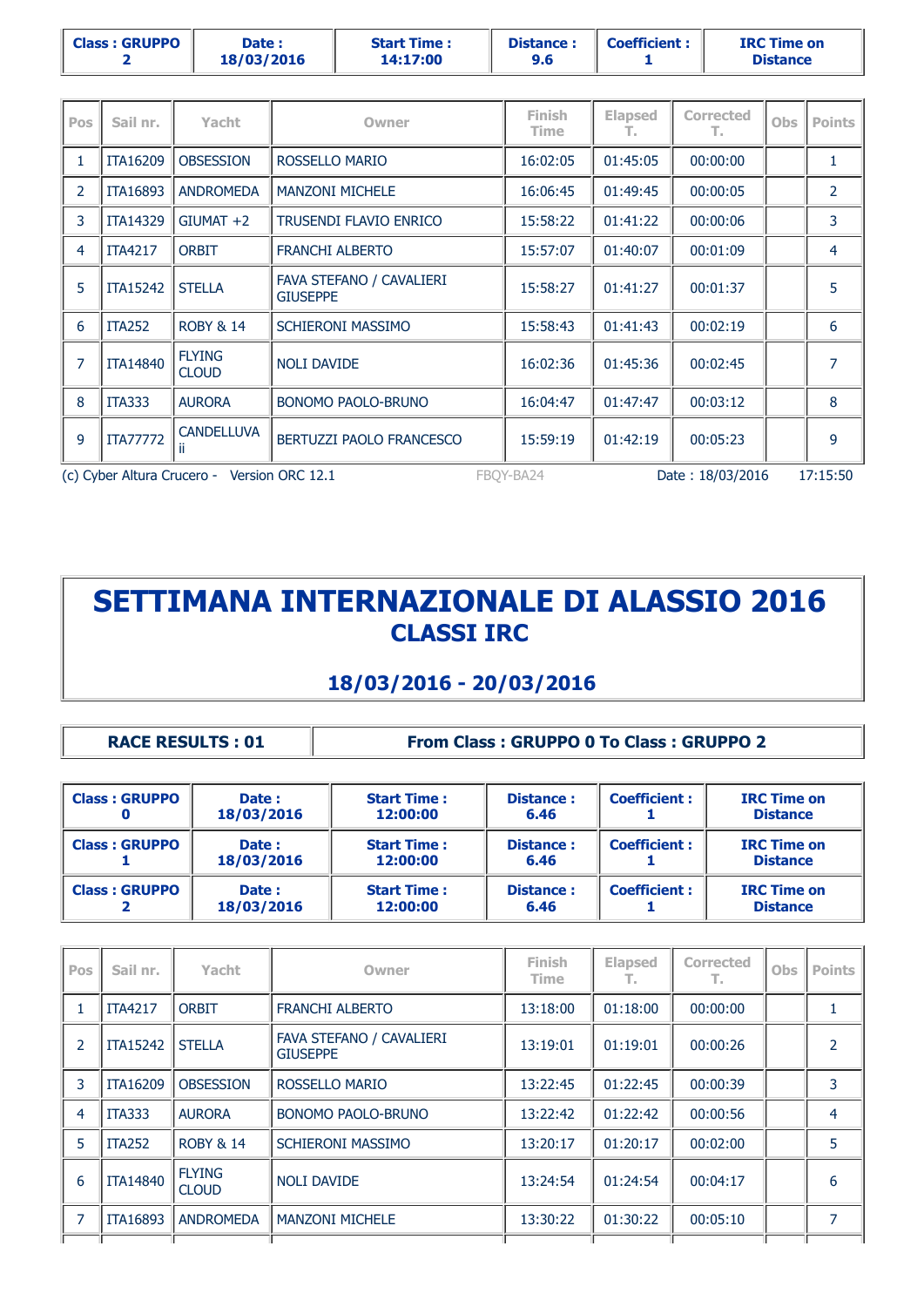| (c) Cyber Altura Crucero - Version ORC 12.1 |                       |                          |  | FBOY-BA24 |          | Date: 18/03/2016 | 16:50:39 |
|---------------------------------------------|-----------------------|--------------------------|--|-----------|----------|------------------|----------|
|                                             | ITA14329    GIUMAT +2 | i Trusendi flavio enrico |  | 13:25:26  | 01:25:26 | 00:05:53         |          |
| <b>ITA77772</b>                             | l CANDELLUVA          | BERTUZZI PAOLO FRANCESCO |  | 13:22:16  | 01:22:16 | 00:05:38         |          |

#### **18/03/2016 - 20/03/2016**

**GENERAL RESULTS From Class : GRUPPO 3 To Class : GRUPPO 5 Discards : 1**

| Pos            | Sail nr.        | <b>Class</b>       | Yacht                            | Owner                                                  | Club                                | <b>Type</b>         |                | $\overline{2}$ | 3              | 4              | 5                | <b>Points</b> |
|----------------|-----------------|--------------------|----------------------------------|--------------------------------------------------------|-------------------------------------|---------------------|----------------|----------------|----------------|----------------|------------------|---------------|
| 1              | ITA190X35       | <b>GRUPPO</b><br>3 | SPIRIT OF NERINA                 | <b>SENA PAOLO</b>                                      | Y.C.MARINA DI<br><b>LOANO</b>       | $X-35$<br><b>OD</b> | $\mathbf{1}$   |                | $\mathbf{1}$   | $\overline{2}$ | 1                | 4             |
| 2              | <b>ITA3300</b>  | <b>GRUPPO</b><br>3 | <b>CONTROCORRENTE</b>            | <b>BUZZI LUIGI</b>                                     | CN.CELLE                            | <b>XP</b><br>33     | 3              | 4              | 4              | 3              | 2                | 12            |
| 3              | <b>ITA15415</b> | <b>GRUPPO</b>      | <b>JUST A JOKE</b>               | <b>MARCELLO</b><br><b>MARESCA</b>                      | Y.C.I.                              | A 35                | 6              | 5              | 5              |                | 4                | 15            |
| 4              | ITA201X35       | <b>GRUPPO</b><br>3 | <b>XSITA</b>                     | <b>BARNABO'</b><br><b>TRINO</b>                        | <b>Y.C.AREGAI</b>                   | $X-35$<br>OD        | 5              | 6              | $\overline{2}$ | 5              | 3                | 15            |
| 5              | <b>ITA12920</b> | <b>GRUPPO</b><br>5 | <b>CELESTINA 3</b>               | <b>CAMPODONICO</b><br><b>FRANCESCO</b>                 | LNI CHIAVARI                        | <b>ESTE</b><br>24   | $\overline{7}$ | $\overline{2}$ | 3              | 7              | 5                | 17            |
| 6              | <b>ITA16182</b> | <b>GRUPPO</b><br>3 | <b>FAR STAR</b>                  | <b>VENTURINI</b><br><b>GIANLORENZO</b><br>c/O FAR STAR | C.N.S.BARTOLOMEO<br><b>AL MARE</b>  | C &<br>C<br>115     | 2              | 7              | 6              | 4              | 6                | 18            |
| $\overline{7}$ | <b>ITA17233</b> | <b>GRUPPO</b><br>3 | IL PINGONE DI<br><b>MARE III</b> | <b>STOPPANI</b><br><b>FEDERICO</b>                     | <b>Y.C.SANREMO</b>                  | XP-<br>33           | 4              | 3              | 8              | 9              | 10<br><b>DSQ</b> | 24            |
| 8              | <b>ITA16473</b> | <b>GRUPPO</b><br>3 | <b>STRABILIA</b>                 | <b>STEFANO</b><br><b>TAVERNA</b>                       | <b>LNI SESTRI</b><br><b>LEVANTE</b> | <b>ELAN</b><br>333  | 8              | 8              | $\overline{7}$ | 6              | $\overline{7}$   | 28            |
| 9              | <b>ITA15196</b> | <b>GRUPPO</b><br>3 | <b>CORTO MALTESE</b>             | <b>BONFANTE</b><br><b>MASSIMO</b>                      | <b>LNI SESTRI</b><br><b>LEVANTE</b> | <b>ELAN</b><br>333  | 9              | 9              | 9              | 8              | 8                | 34            |

(c) Cyber Altura Crucero - Version ORC 12.1 FBQY-BA24 Date : 20/03/2016 18:00:37

### **SETTIMANA INTERNAZIONALE DI ALASSIO 2016 CLASSI IRC**

### **18/03/2016 - 20/03/2016**

**RACE RESULTS : 05 From Class : GRUPPO 3 To Class : GRUPPO 5**

| <b>Class: GRUPPO</b> | Date :<br>20/03/2016 | <b>Start Time:</b><br>15:03:00 | <b>Distance:</b><br>5.52 | <b>Coefficient:</b> | <b>IRC Time on</b><br><b>Distance</b> |
|----------------------|----------------------|--------------------------------|--------------------------|---------------------|---------------------------------------|
|----------------------|----------------------|--------------------------------|--------------------------|---------------------|---------------------------------------|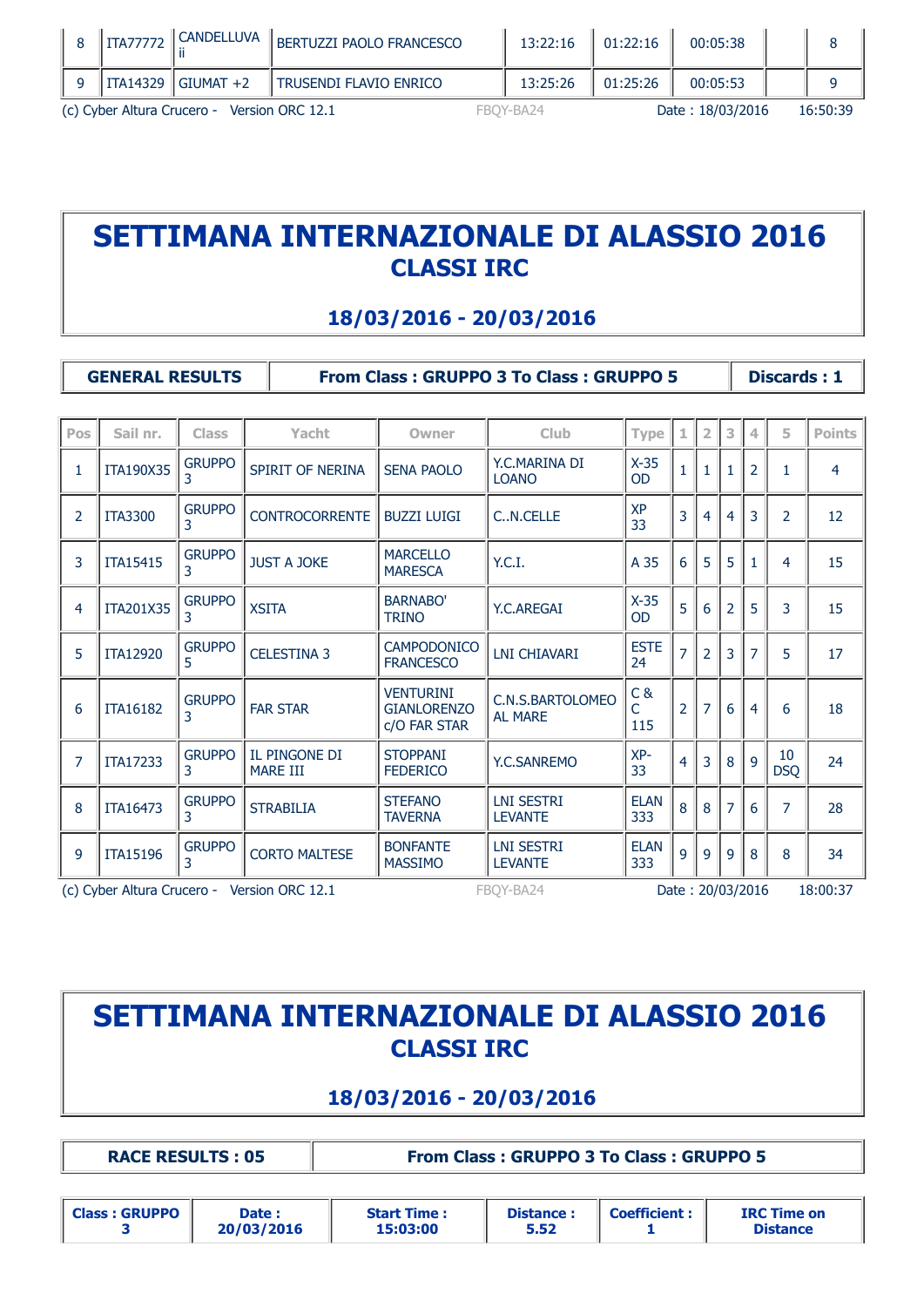|                | <b>Class: GRUPPO</b><br>5 | Date:<br>20/03/2016        | <b>Start Time:</b><br>15:03:00 | Distance:<br>5.52            | <b>Coefficient:</b> |           |            | <b>IRC Time on</b><br><b>Distance</b> |  |  |
|----------------|---------------------------|----------------------------|--------------------------------|------------------------------|---------------------|-----------|------------|---------------------------------------|--|--|
|                |                           |                            |                                |                              |                     |           |            |                                       |  |  |
| Pos            | Sail nr.                  | Yacht                      | Owner                          | <b>Finish</b><br><b>Time</b> | <b>Elapsed</b>      | Corrected | <b>Obs</b> | <b>Points</b>                         |  |  |
|                |                           | ITA190X35 SPIRIT OF NERINA | <b>SENA PAOLO</b>              | 16:11:07                     | 01:08:07            | 00:00:00  |            |                                       |  |  |
| $\overline{2}$ | <b>ITA3300</b>            | <b>CONTROCORRENTE</b>      | <b>BUZZI LUIGI</b>             | 16:13:24                     | 01:10:24            | 00:00:46  |            |                                       |  |  |
| 3              | ITA201X35 XSITA           |                            | <b>BARNABO' TRINO</b>          | 16:14:58                     | 01:11:58            | 00:03:58  |            | 3                                     |  |  |
| $\lambda$      | <b>TTA1E41E</b>           | THET A JOVE                | MADCELLO MADECCA               | 16.17.01                     | 01.14.01            | 00.04.47  |            |                                       |  |  |

|                                                          | <b>ITA15415</b> | JUST A JOKE               | MARCELLO MARESCA                             | 16:17:01 | 01:14:01 | 00:04:47         |            | 4        |
|----------------------------------------------------------|-----------------|---------------------------|----------------------------------------------|----------|----------|------------------|------------|----------|
|                                                          | <b>ITA12920</b> | <b>CELESTINA 3</b>        | CAMPODONICO FRANCESCO                        | 16:24:02 | 01:21:02 | 00:04:53         |            |          |
| 6                                                        | <b>ITA16182</b> | <b>FAR STAR</b>           | VENTURINI GIANLORENZO c/O<br><b>FAR STAR</b> | 16:16:03 | 01:13:03 | 00:05:03         |            | 6        |
|                                                          | <b>ITA16473</b> | <b>STRABILIA</b>          | <b>STEFANO TAVERNA</b>                       | 16:30:52 | 01:27:52 | 00:12:56         |            |          |
| 8                                                        | <b>ITA15196</b> | <b>CORTO MALTESE</b>      | <b>BONFANTE MASSIMO</b>                      | 16:36:35 | 01:33:35 | 00:18:10         |            | 8        |
| 9                                                        | ITA17233        | IL PINGONE DI<br>MARE III | STOPPANI FEDERICO                            |          |          |                  | <b>DSQ</b> | 10       |
| (c) Cyber Altura Crucero - Version ORC 12.1<br>FBOY-BA24 |                 |                           |                                              |          |          | Date: 20/03/2016 |            | 17:59:55 |

#### **18/03/2016 - 20/03/2016**

**RACE RESULTS : 04 From Class : GRUPPO 3 To Class : GRUPPO 5**

| <b>Class: GRUPPO</b> | Date:<br>19/03/2016 | <b>Start Time:</b><br>Distance:<br>16:15:00<br>6.46 |                   | <b>Coefficient:</b> | <b>IRC Time on</b><br><b>Distance</b> |
|----------------------|---------------------|-----------------------------------------------------|-------------------|---------------------|---------------------------------------|
| <b>Class: GRUPPO</b> | Date:<br>19/03/2016 | <b>Start Time:</b><br>16:15:00                      | Distance:<br>6.46 | <b>Coefficient:</b> | <b>IRC Time on</b><br><b>Distance</b> |

| Pos            | Sail nr.        | Yacht                            | Owner                                        | <b>Finish</b><br>Time | <b>Elapsed</b><br>т. | <b>Corrected</b><br>т. | <b>Obs</b> | <b>Points</b>  |
|----------------|-----------------|----------------------------------|----------------------------------------------|-----------------------|----------------------|------------------------|------------|----------------|
|                | <b>ITA15415</b> | <b>JUST A JOKE</b>               | <b>MARCELLO MARESCA</b>                      | 17:26:31              | 01:11:31             | 00:00:00               |            | $\mathbf{1}$   |
| $\mathcal{P}$  | ITA190X35       | SPIRIT OF NERINA                 | <b>SENA PAOLO</b>                            | 17:25:24              | 01:10:24             | 00:00:11               |            | $\overline{2}$ |
| 3              | <b>ITA3300</b>  | <b>CONTROCORRENTE</b>            | <b>BUZZI LUIGI</b>                           | 17:30:18              | 01:15:18             | 00:03:19               |            | 3              |
| 4              | <b>ITA16182</b> | <b>FAR STAR</b>                  | VENTURINI GIANLORENZO c/O<br><b>FAR STAR</b> | 17:28:56              | 01:13:56             | 00:03:52               |            | 4              |
| 5              | ITA201X35       | <b>XSITA</b>                     | <b>BARNABO' TRINO</b>                        | 17:31:29              | 01:16:29             | 00:06:25               |            | 5              |
| 6              | <b>ITA16473</b> | <b>STRABILIA</b>                 | <b>STEFANO TAVERNA</b>                       | 17:40:34              | 01:25:34             | 00:07:23               |            | 6              |
| $\overline{7}$ | <b>ITA12920</b> | <b>CELESTINA 3</b>               | CAMPODONICO FRANCESCO                        | 17:42:06              | 01:27:06             | 00:07:29               |            | $\overline{7}$ |
| 8              | <b>ITA15196</b> | <b>CORTO MALTESE</b>             | <b>BONFANTE MASSIMO</b>                      | 17:42:32              | 01:27:32             | 00:08:47               |            | 8              |
| 9              | <b>ITA17233</b> | IL PINGONE DI<br><b>MARE III</b> | STOPPANI FEDERICO                            | 17:36:31              | 01:21:31             | 00:09:36               |            | 9              |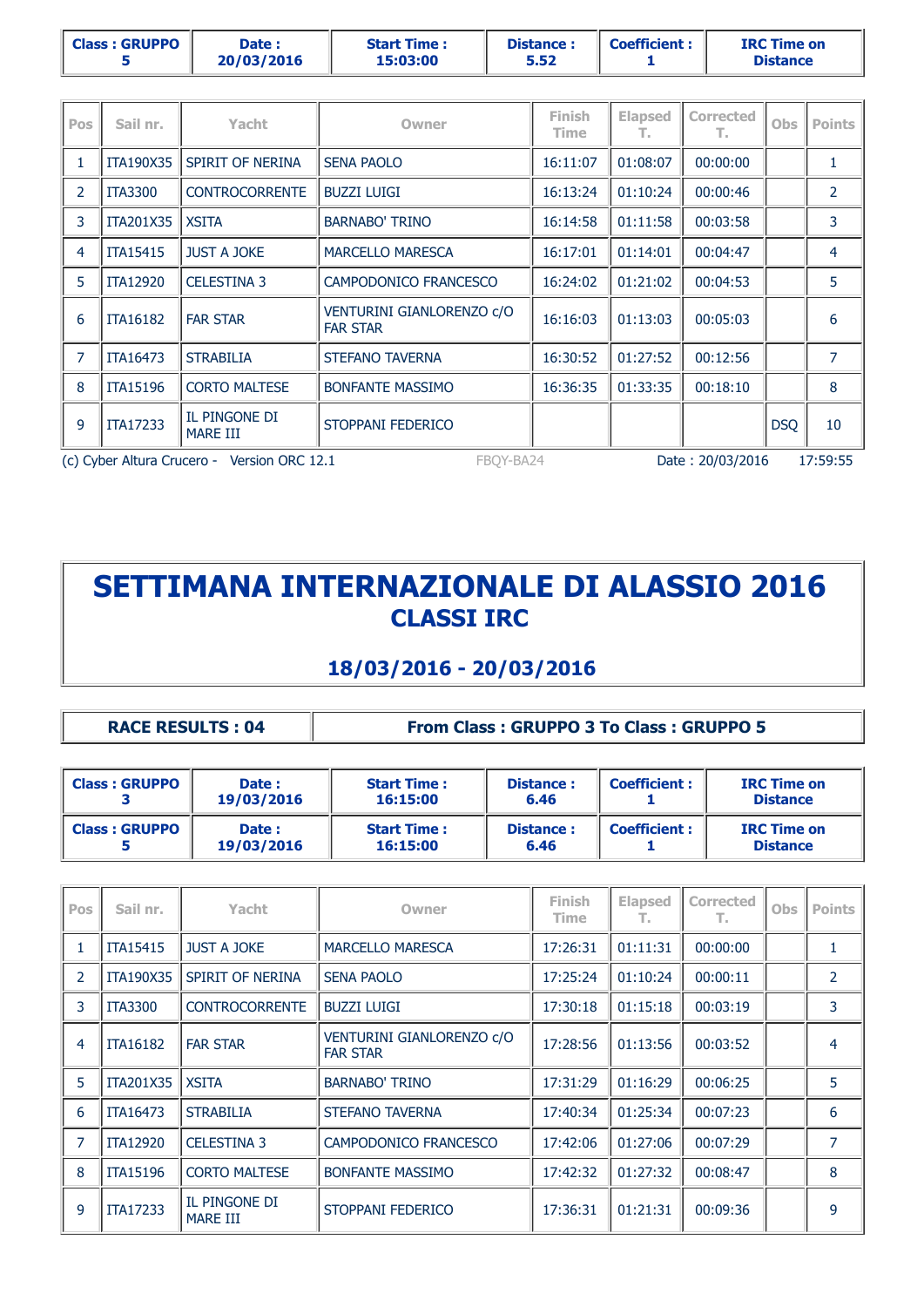#### **18/03/2016 - 20/03/2016**

#### **RACE RESULTS : 03 From Class : GRUPPO 3 To Class : GRUPPO 5**

| <b>Class: GRUPPO</b> | Date:<br>19/03/2016 | <b>Start Time:</b><br>14:06:00 | Distance:<br>6.4 | <b>Coefficient:</b> | <b>IRC Time on</b><br><b>Distance</b> |
|----------------------|---------------------|--------------------------------|------------------|---------------------|---------------------------------------|
| <b>Class: GRUPPO</b> | Date:<br>19/03/2016 | <b>Start Time:</b><br>14:06:00 | Distance:<br>6.4 | <b>Coefficient:</b> | <b>IRC Time on</b><br><b>Distance</b> |

| <b>Pos</b>                                               | Sail nr.        | Yacht                            | Owner                                        | <b>Finish</b><br>Time | <b>Elapsed</b><br>т. | <b>Corrected</b><br>т. | <b>Obs</b> | <b>Points</b>  |
|----------------------------------------------------------|-----------------|----------------------------------|----------------------------------------------|-----------------------|----------------------|------------------------|------------|----------------|
| $\mathbf{1}$                                             | ITA190X35       | SPIRIT OF NERINA                 | <b>SENA PAOLO</b>                            | 15:19:08              | 01:13:08             | 00:00:00               |            | $\mathbf{1}$   |
| 2                                                        | ITA201X35       | <b>XSITA</b>                     | <b>BARNABO' TRINO</b>                        | 15:20:27              | 01:14:27             | 00:01:28               |            | $\overline{2}$ |
| 3                                                        | <b>ITA12920</b> | <b>CELESTINA 3</b>               | CAMPODONICO FRANCESCO                        | 15:31:20              | 01:25:20             | 00:02:53               |            | $\overline{3}$ |
| 4                                                        | <b>ITA3300</b>  | <b>CONTROCORRENTE</b>            | <b>BUZZI LUIGI</b>                           | 15:23:54              | 01:17:54             | 00:03:01               |            | 4              |
| 5                                                        | <b>ITA15415</b> | <b>JUST A JOKE</b>               | <b>MARCELLO MARESCA</b>                      | 15:24:03              | 01:18:03             | 00:03:38               |            | 5              |
| 6                                                        | <b>ITA16182</b> | <b>FAR STAR</b>                  | VENTURINI GIANLORENZO c/O<br><b>FAR STAR</b> | 15:23:01              | 01:17:01             | 00:04:02               |            | 6              |
| $\overline{7}$                                           | ITA16473        | <b>STRABILIA</b>                 | STEFANO TAVERNA                              | 15:32:37              | 01:26:37             | 00:05:35               |            | 7              |
| 8                                                        | <b>ITA17233</b> | IL PINGONE DI<br><b>MARE III</b> | STOPPANI FEDERICO                            | 15:26:55              | 01:20:55             | 00:06:07               |            | 8              |
| 9                                                        | <b>ITA15196</b> | <b>CORTO MALTESE</b>             | <b>BONFANTE MASSIMO</b>                      | 15:38:27              | 01:32:27             | 00:10:52               |            | 9              |
| (c) Cyber Altura Crucero - Version ORC 12.1<br>FBOY-BA24 |                 |                                  |                                              |                       |                      | Date: 19/03/2016       |            | 16:31:04       |

# **SETTIMANA INTERNAZIONALE DI ALASSIO 2016 CLASSI IRC**

#### **18/03/2016 - 20/03/2016**

**RACE RESULTS : 02 From Class : GRUPPO 3 To Class : GRUPPO 5**

| <b>Class: GRUPPO</b> | Date:<br>18/03/2016 | <b>Start Time:</b><br>14:27:00 | Distance:<br>6.46 | <b>Coefficient:</b> | <b>IRC Time on</b><br><b>Distance</b> |
|----------------------|---------------------|--------------------------------|-------------------|---------------------|---------------------------------------|
| <b>Class: GRUPPO</b> | Date:<br>18/03/2016 | <b>Start Time:</b><br>14:27:00 | Distance:<br>6.46 | <b>Coefficient:</b> | <b>IRC Time on</b><br><b>Distance</b> |